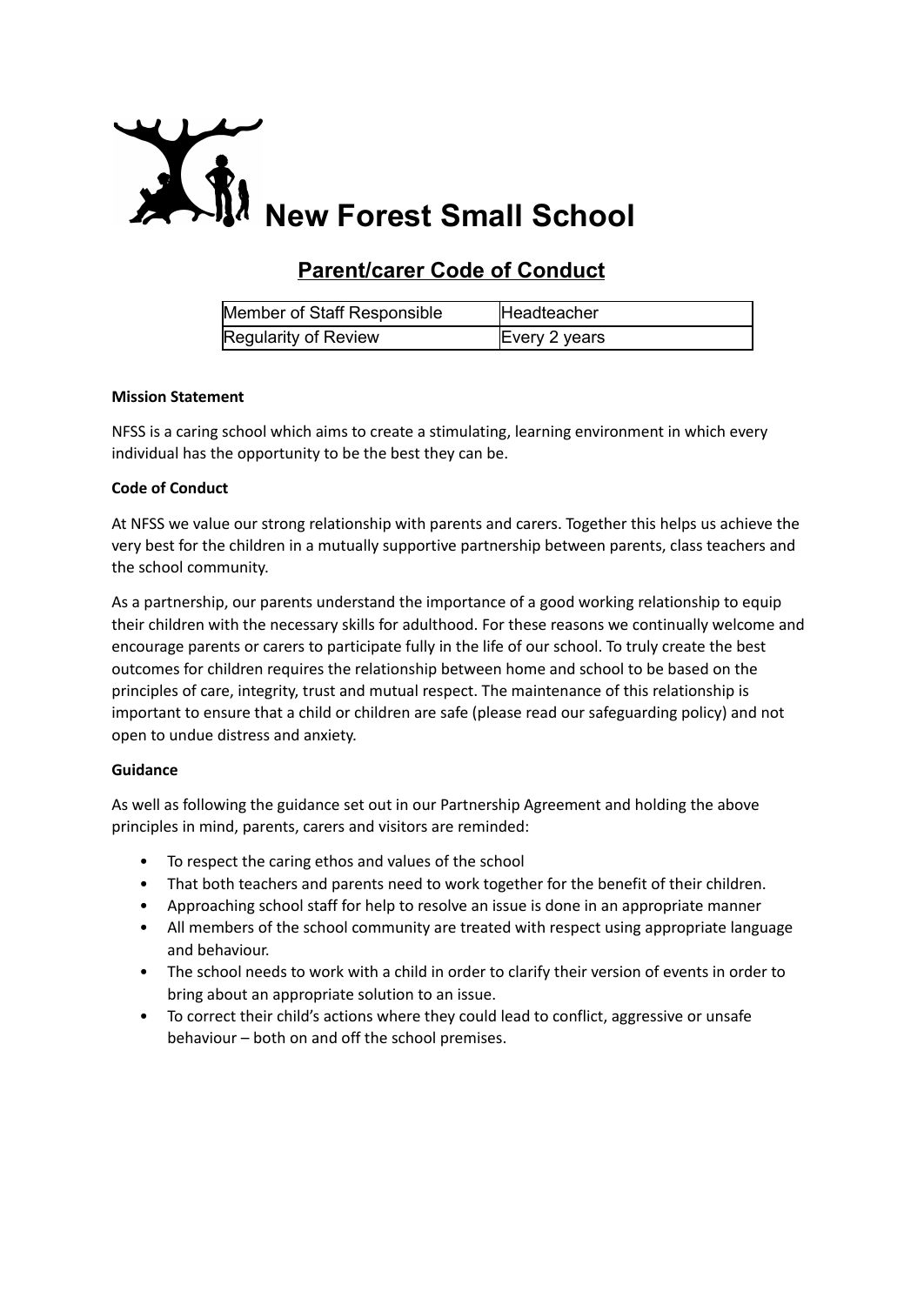In order to support a peaceful and safe school environment the school will not tolerate parents, carers or visitors exhibiting the following:

- Disruptive behaviour which interferes or threatens to interfere with any of the school's operation or activities anywhere on the school premises.
- Any inappropriate behaviour on the school premises.
- Using loud or offensive language or displaying temper.
- Threatening, in any way, a member of school staff, visitor, fellow parent/carer or pupil.
- Damaging or destroying school property.
- Sending abusive or threatening emails or text/voicemail/phone messages or other written communications to anyone within the school community.
- Defamatory, offensive or derogatory comments regarding the school or any of the pupils/parents/staff, at the school on Facebook or other social sites. (See Appendix 1).
- The use of physical or verbal aggression towards another adult or child. This includes physical punishment against your own child on school premises.
- Approaching someone else's child in order to discuss or chastise them because of the actions of this child towards their own child. (Such an approach to a child may be seen to be an assault on that child and may have legal consequences).
- Smoking, taking illegal drugs or the consumption of alcohol on school premises. (Alcohol may only be consumed during authorised events).

Should any of the above occur on school premises the school may feel it is necessary to take action by contacting the appropriate authorities and/or sadly, consider banning the offending adult from entering the school premises.

Thank you for abiding by this policy in our school. Together we create a positive and uplifting environment not only for the children but also all who work and visit our school.

Note: Can parents please ensure they make all persons responsible for collecting their children aware of this policy.